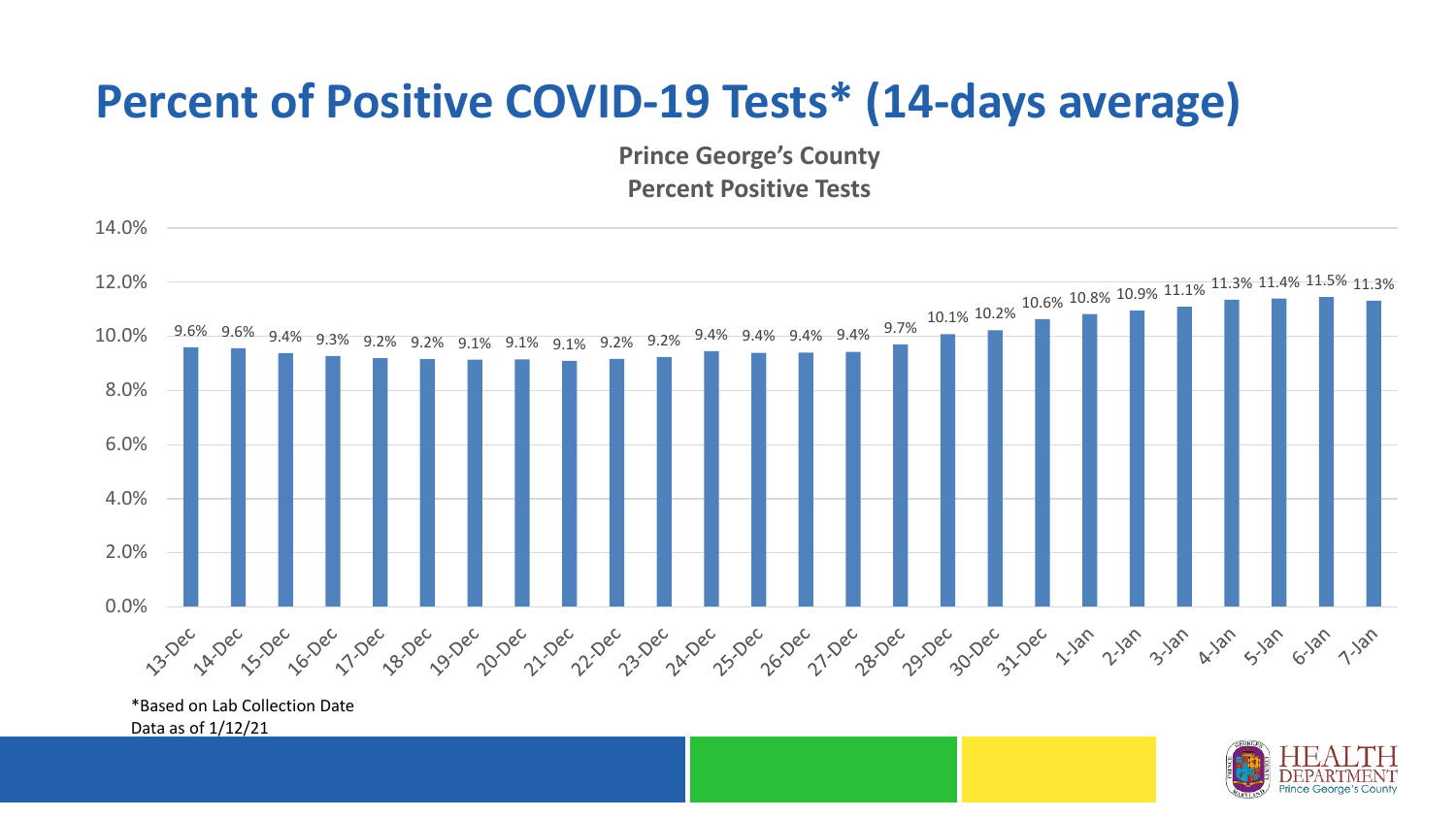## **COVID-19 Cases\* Prince George's County (14-day average)**

**Prince George's County Average New COVID-19 Cases per Day**



\*Based on Lab Collection Date

Data as of 1/12/21